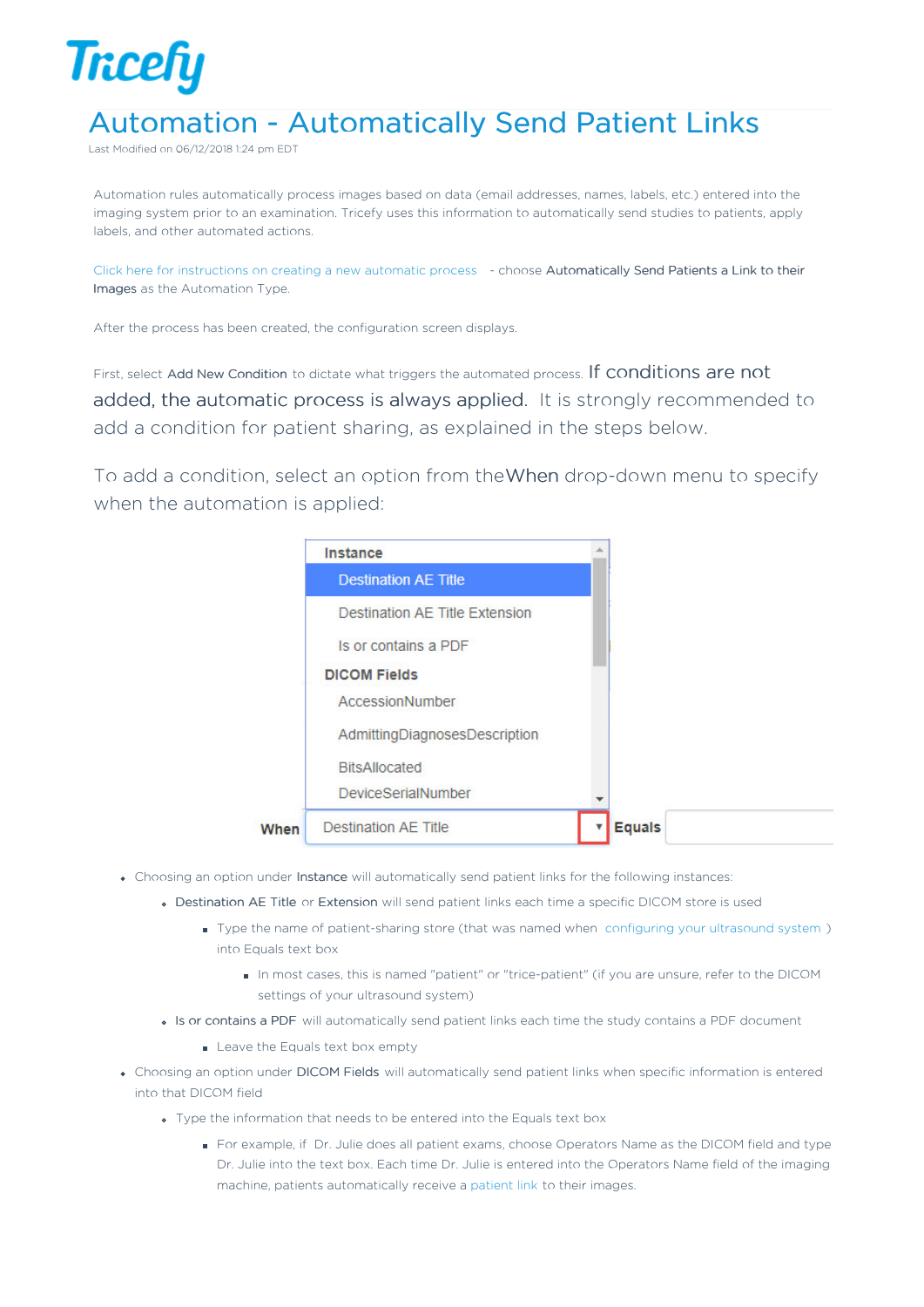

## Next, enter the following information:

| Label                                                   |                                                                            |                          |  |
|---------------------------------------------------------|----------------------------------------------------------------------------|--------------------------|--|
| <b>Patient Links</b>                                    |                                                                            |                          |  |
| Selected label will be applied to images for filtering. |                                                                            |                          |  |
| Wait                                                    |                                                                            |                          |  |
| Instant                                                 |                                                                            |                          |  |
| Delay the sending of the message.                       |                                                                            |                          |  |
| Password required                                       |                                                                            |                          |  |
|                                                         | Tricefy will require the user to set a password before downloading images. |                          |  |
|                                                         |                                                                            |                          |  |
|                                                         |                                                                            |                          |  |
| <b>Expires in</b>                                       |                                                                            |                          |  |
| 90 Days                                                 |                                                                            |                          |  |
| How many days should this link be active for?           |                                                                            |                          |  |
| <b>Add New DICOM Field</b>                              | List recent EMAIL fields                                                   | List recent PHONE fields |  |

- Label: Automatically applies labels for filtering. By default, the name of the automation rule is entered. Previouslyused labels are populated in the drop-down menu, allowing them to be easily reused.
- Wait: Determines the amount of time between the completion of the exam and when the patient receives a link. By default, the link is sent immediately, but choosing 5 minutes, 10 minutes, or 1 hour implements a delay.
- Password Required: Checking this box prompts every user to create a password. This password must be entered each time the link is used.
- Expires in: Determines how long a link is active. Options include 1 day, 7 days, 10 days, 30 days, 60 days, or 90 days (default). Once a link is no longer active, patients can no longer access their images. In this scenario, they should request a new link.
	- Click here for instructions on resending patient links.
- Add new DICOM field: Specifies a particular DICOM field to search for finding patient contact information. Select Find Phones to automatically send the patient link via text message. If both Find Emails and Find Phones are selected, the system will send the patient either an email or text, based on the contact information entered into the DICOM field.

| <b>DICOM Field Name</b>     |  |
|-----------------------------|--|
|                             |  |
| ■ Find Emails ■ Find Phones |  |

If the ultrasound machine does not have a specific DICOM field for patient contact information, select any DICOM field that is not commonly used (for example, a "Custom" field) and make sure to always enter the patient's' phone number or email address in the chosen field.

- o If no DICOM fields are added, the system scans all DICOM fields
- Selecting List recent EMAIL fields will show previously-used DICOM fields that contained patient email addresses
- Selecting List recent PHONE fields will show previously-used DICOM fields that contained patient phone